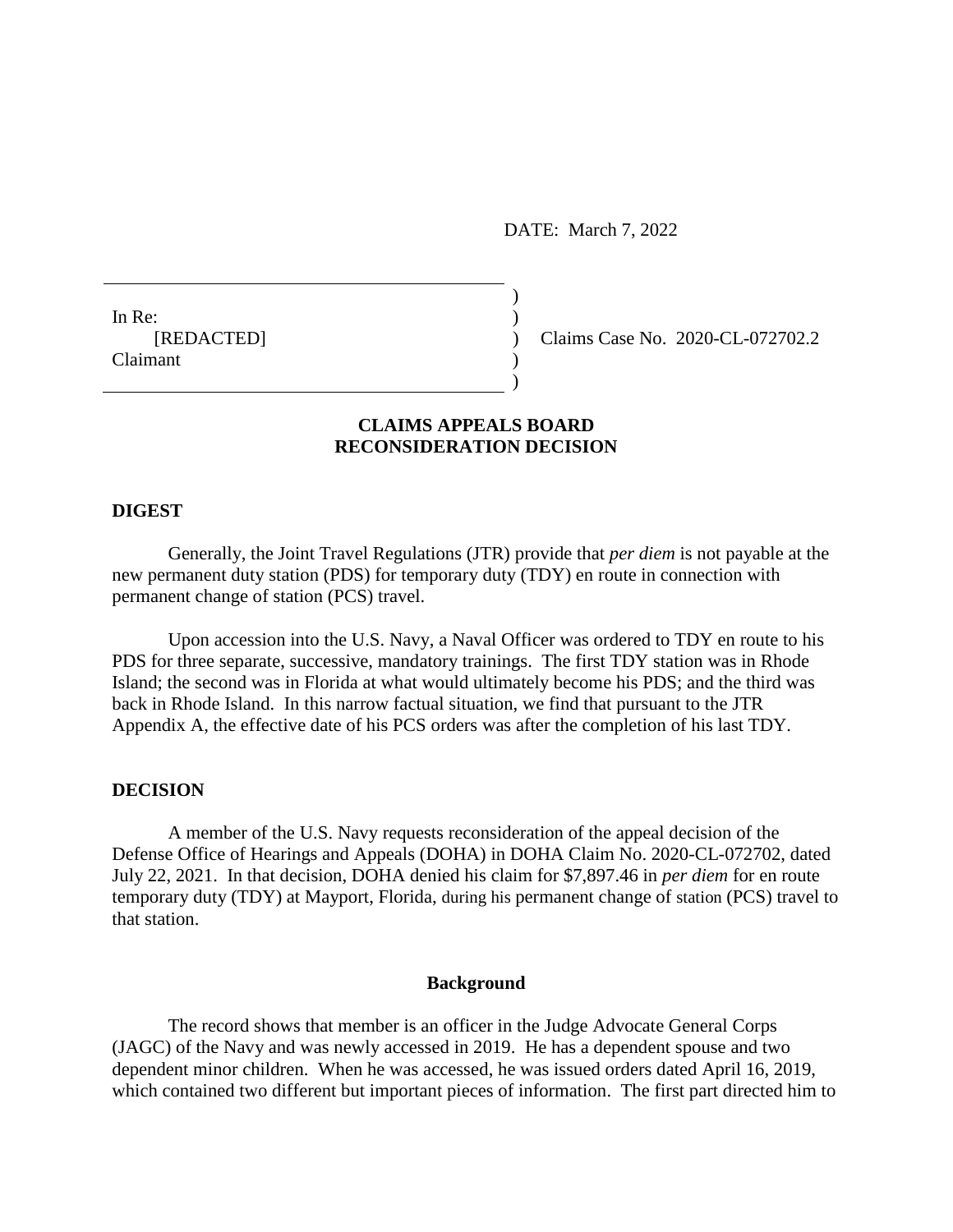execute three TDY tours, each one being at a necessary training school which he had to complete successfully to continue onto the next location. The orders directed the following TDY tours with *per diem*: (1) Officer Development School (ODS), Newport, Rhode Island, approximately 34 days, to report April  $26<sup>th</sup>$  through 28th, 2019, and graduate on May 31, 2019; (2) Summer Internship Program (I-STOP), Mayport, Florida, approximately 69 days, to report not later than June 3, 2019, and complete the training on August 19, 2019; and (3) Naval Justice School (NJS) at Basic Lawyer Course, Newport, Rhode Island, approximately 75 days, to report August 10th to 12th, 2019, and graduate on October 25, 2019. Upon graduation, the member was directed to report to his permanent duty station (PDS), Mayport, Florida, by October 31, 2019.

These orders also stated that the member's transfer was funded for him and his authorized dependents pursuant to the Joint Travel Regulation (JTR) ¶ 5215. The orders further stated that member's dependents acquired on or prior to the orders' effective date are authorized travel and transportation allowances from the place at which the dependents are acquired to the new PDS, up to the travel and transportation entitlements for travel from the old PDS to the new PDS. The orders cited the JTR's appendix for the definition of the effective date of PCS orders.

The *per diem* allowances in dispute are reimbursement for the member's TDY at Mayport during the period June 3, 2019, to August 8, 2019, which includes lodging in the amount \$4,294.96, and meals and incidentals in the amount \$3,602.50, totaling \$7,987.46. The member's finance office denied the member reimbursement on the basis that *per diem* was not authorized in the same geographical area as his PDS. The Defense Finance and Accounting Service (DFAS) upheld the finance office's denial of the claim. DFAS determined that under JTR M3003-2A, TDY means duty at a location other than the PDS; and JTR M4209 states that a member will not be entitled *per diem* for TDY when PCS orders are issued designating the TDY station as his PDS, effective either immediately or on a later date. DFAS also cited JTR Table 2- 27-2a, which states that reimbursement for *per diem* within the PDS local area is not authorized for a member who travels or has TDY within the PDS limits.

On appeal, the claimant explained that being new to the Navy, he was unfamiliar with the rules of official travel and, therefore, he was heavily reliant on advice from more experienced personnel. In particular, he wrote that he was repeatedly advised that a member on TDY should either (a) lodge on-base or (b) obtain a certificate of non-availability (CNA) and lodge off-base. The DOHA adjudicator upheld DFAS's denial of the member's claim relying on the wellestablished rule that *per diem* cannot be paid incident to duty at the member's PDS. He explained that this includes TDY performed en route at the member's new PDS during PCS travel to that new PDS, even if that TDY was followed by a break caused by leave or TDY at another station before the member formally reported for permanent duty at the new PDS.

In the claimant's reconsideration request, he states the JTR does not address his probationary student status or lawful orders conflicting with the JTR. He states a service member is trained from day one to follow orders and it is grossly unfair for DFAS to expect an inexperienced new accession to recognize that their very first set of orders may be in conflict with a table that is buried in a JTR.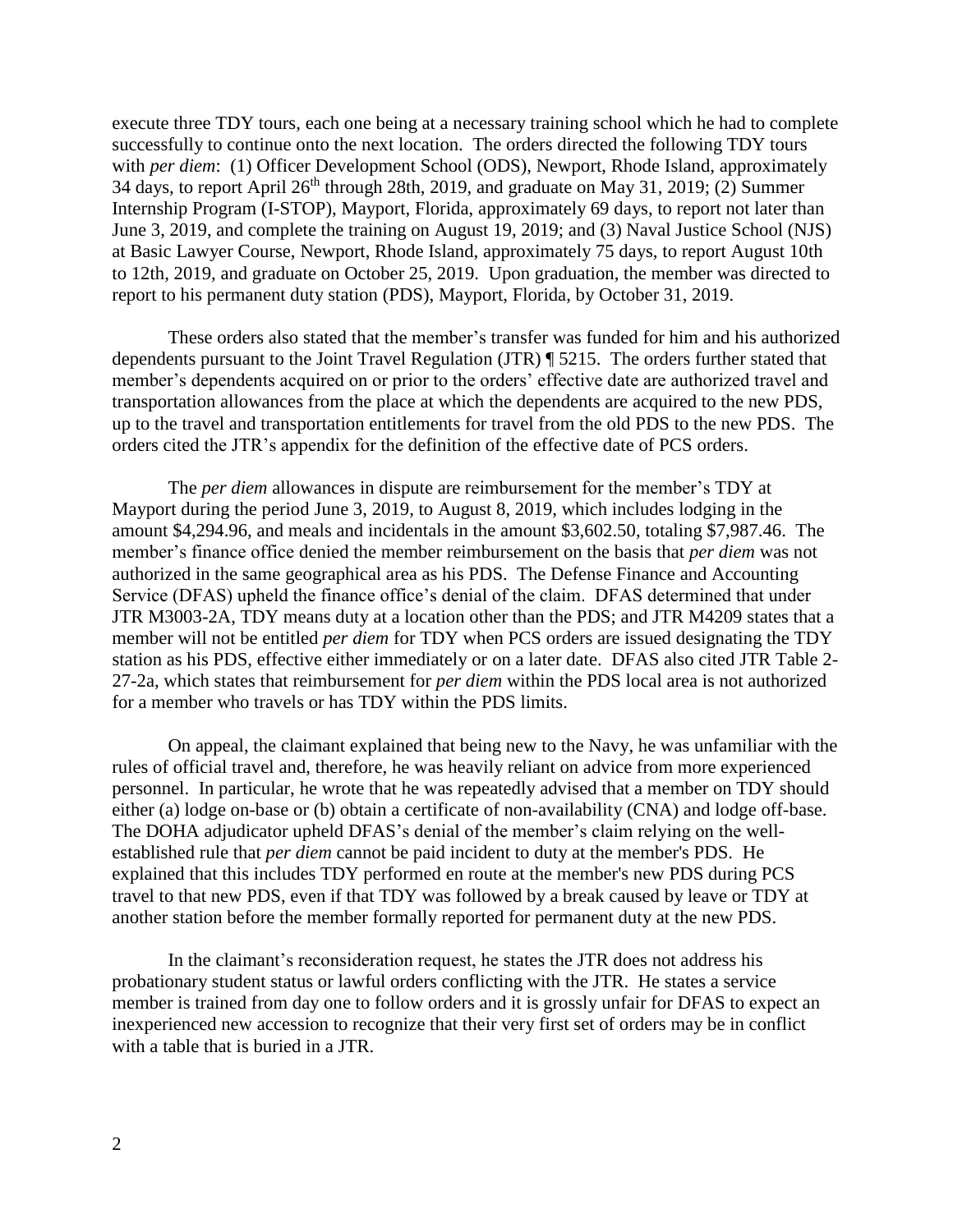### **Discussion**

Our Office must render decisions based on applicable statutes, regulations and prior administrative decisions. The well-established rule is that a claim can be paid only if there is a basis for such payment in statute or regulation. Under title 37, United States Code, the JTR implements regulations for travel entitlements for uniformed service members in connection with travel, and as such, it has the force and effect of law. Generally, the JTR provides that *per diem*  is not payable at the new PDS for TDY en route in connection with PCS travel. *See* DOHA Claims Case No. 2018-CL-062601.2 (April 8, 2019); and DOHA Claims Case No. 2009-CL-121402.3 (April 21, 2010).

Pursuant to the JTR Appendix A, the effective date of a PCS order is the date the member is required to begin travel from the old PDS, the member's home, primary residence, place last entered active duty, last TDY station, or safe haven location or designated place, to arrive at the new PDS, primary residence, home or place last entered active duty, by the authorized mode of transportation.

According to the Guide to the Navy JAG Corps, a newly commissioned Navy JAG officer is required to serve at least four years of active duty. This time period starts when the officer reports to his first duty station following the successful completion of ODS and the Basic Lawyer Course. Members who have never served as a commissioned officer in the Navy must attend ODS, which is a five‐week course held at Naval Station Newport in Newport, Rhode Island. ODS provides training necessary to prepare members to function in their roles as a newly commissioned Naval Officers. ODS provides a basic introduction into fundamental aspects of leadership while providing a working knowledge of available references. After completion of ODS, members are required to attend Basic Lawyer Course at the Naval Justice School (NJS) onboard Naval Station Newport. The ten‐week Basic Lawyer Course trains Navy lawyers in the fundamentals of military justice and relevant civil law, with particular focus on the development of trial advocacy skills, administrative law and investigations, legal assistance, and basic national security law. Upon completion of the Basic Lawyer Course, members will then be qualified to report to their first PDS.

In this narrow factual situation, we find that pursuant to the JTR Appendix A, the effective date of the member's PCS orders was after the completion of his last TDY, *i.e.*, the date he was required to begin travel from his last TDY station to arrive at the new PDS. In these specific circumstances, we find that the member's orders were written in compliance with the JTR and its definition for the effective date of a PCS; the member could not begin his PCS move to his new PDS until he had graduated from both the ODS and the Basic Lawyer Course. Therefore, we find that the member was entitled to *per diem* during his TDY at Mayport while he attended the STOP-1 course. The member's claim for *per diem* must be paid for the period June 3, 2019, to August 8, 2019. *Cf.* DOHA Claims Case No. 96100801 (July 22, 1997) (holding that a member who graduated from the Air Force Academy and departed to his first PDS, may be paid *per diem* for TDY at the Academy); and Comptroller General decision B-130522, Feb. 20, 1957 (holding that a member may be paid *per diem* on TDY during an emergency stopover at his PDS because it was necessitated by circumstances beyond his control).